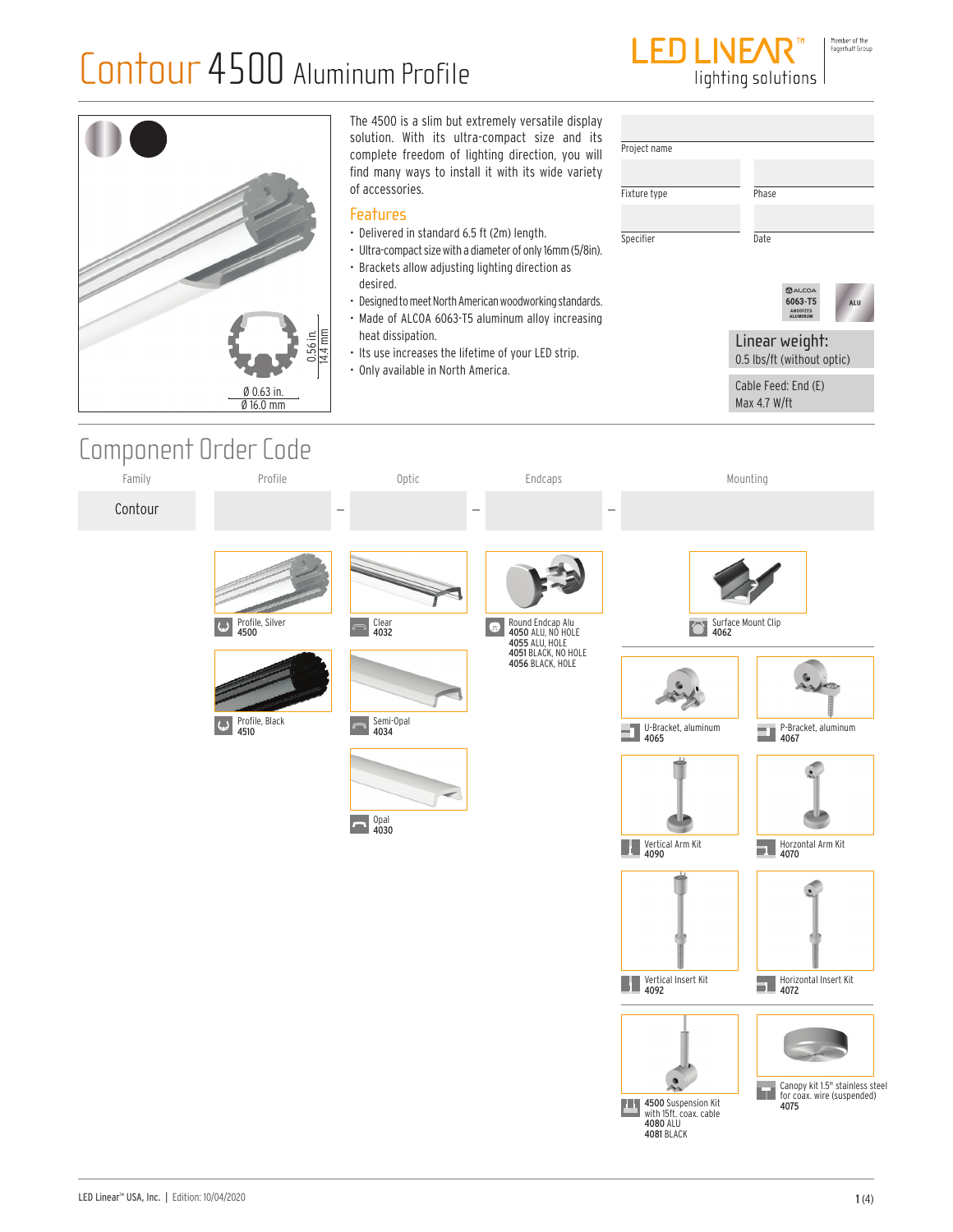

### Technical Details

### CLEAR 96.5% light efficiency



Visible dotting CCT decrease 65 K

This basic lens protects your tape and maximizes light output.



Slight visible dotting CCT decrease 130 K

This lens reduces glare and and softens light cut-off while maintaining high brightness.





Slight visible dotting CCT decrease 215 K This lens allows a

homogenous line of light.

#### Mounting Dimensions [mm] in



.945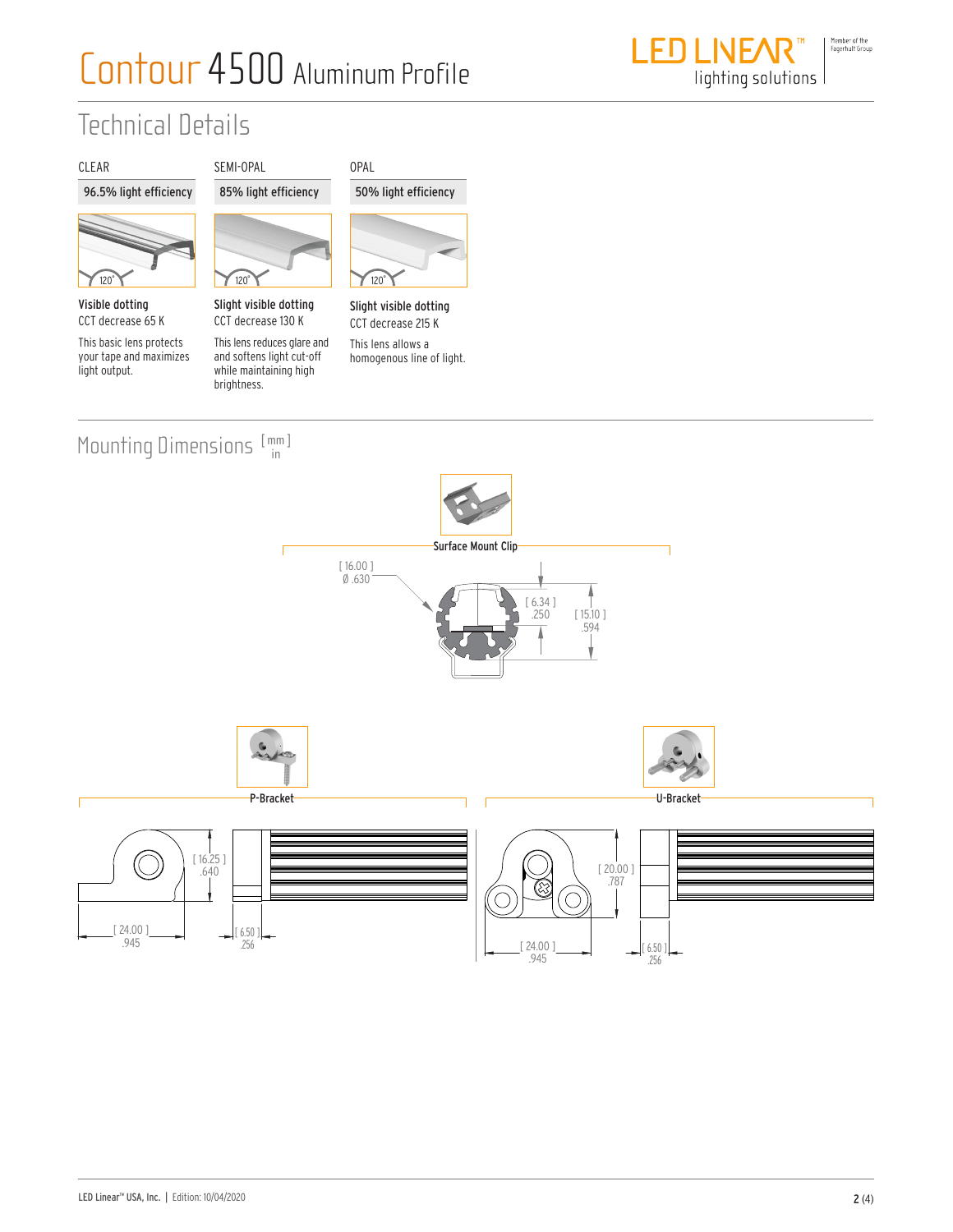

Mounting Dimensions  $[\begin{smallmatrix} mm \ m \end{smallmatrix}]$